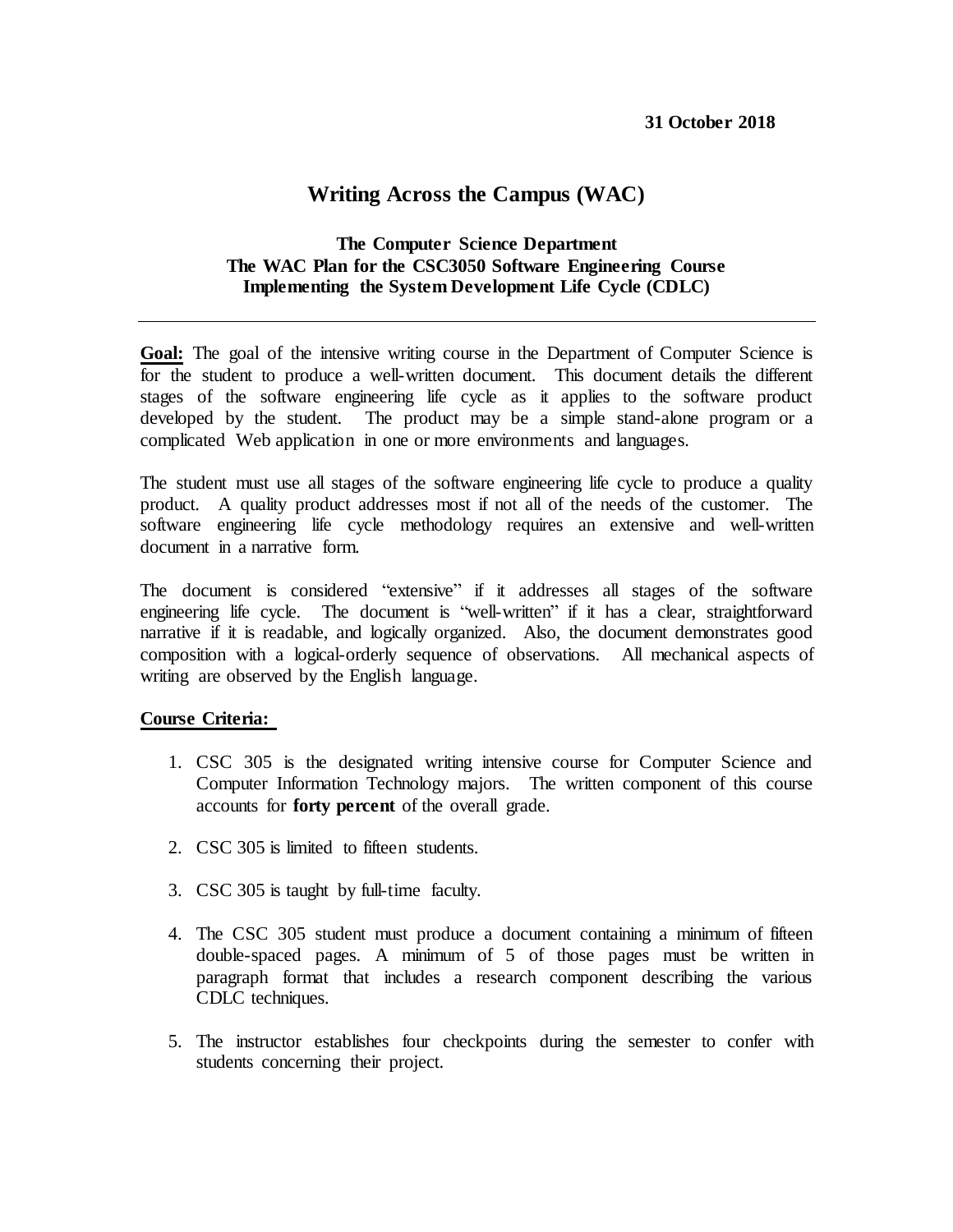- 6. The instructor allows students the opportunity to revise their document during the four designated checkpoints throughout the semester.
- 7. The written work in this course is assessed according to the rubric outline listed below.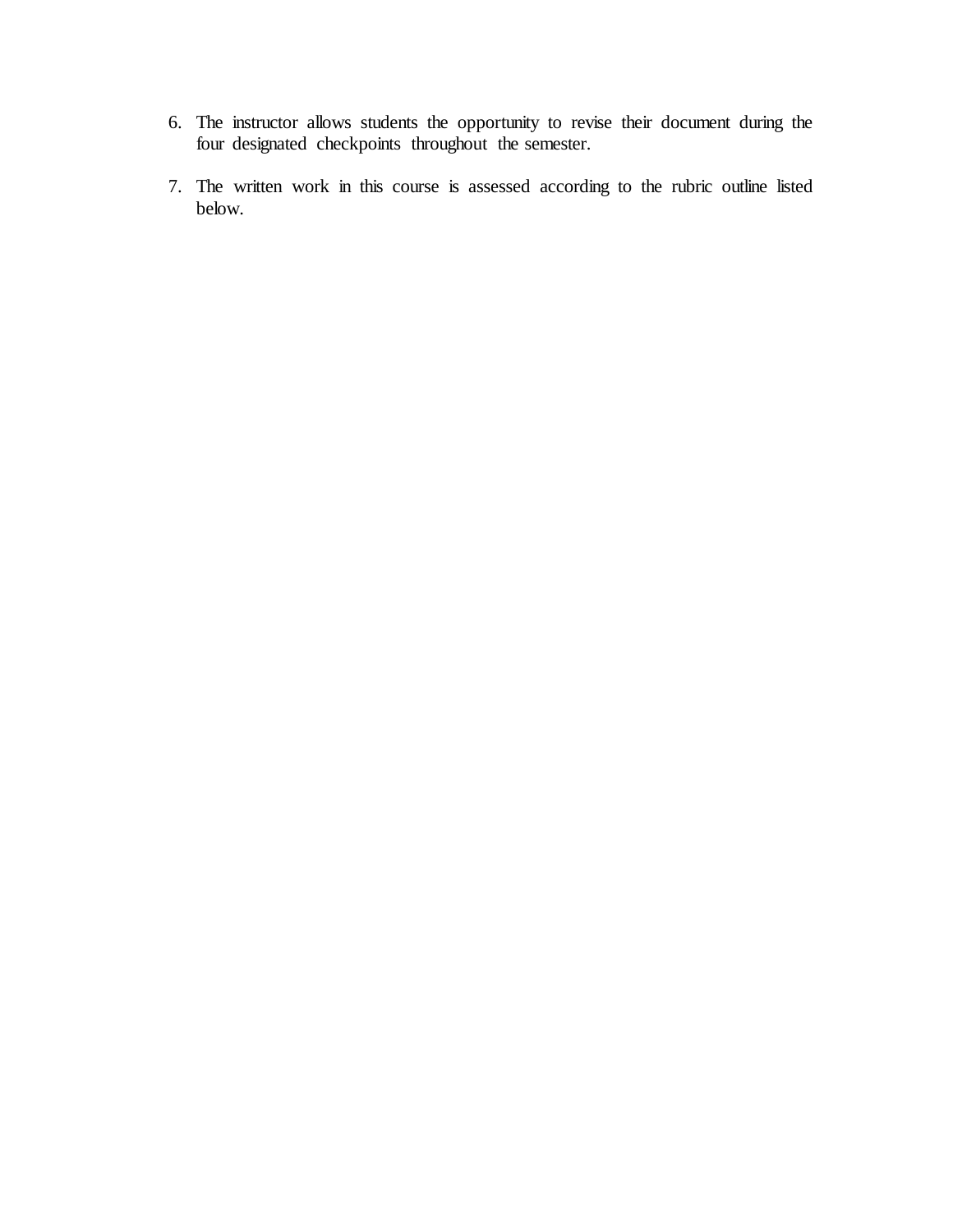# **THE CSC3050 SOFTWARE ENGINEERING COUSE RUBRIC**

CSC 305 exposes the student to the issues and problems of creating a larger software system. The software engineering lifecycle process acts as a framework guiding the student through this larger software maze. The student thinks more clearly and rigorously about the overall problem and its solution when forced to address each of the software lifecycle stages in written form.

# **The Six Stages of the System Development Life Cycle (CDLC)**

- 1. System requirements and objectives.
- 2. Design of the software system.
- 3. Writing the program code.
- 4. Testing and debugging the program
- 5. Implementation of the program at the customer location.
- 6. Maintenance of the application to include updates and new versions.

## **General Writing Guidelines for the Entire Document APA Formatting. (6 points)**

All students submitting a software project document must include a cover page, a table of contents, abstract, body, and reference page. Each stage of the CDLC above must be separated into its section.

- Section headers and sub-section are written in bold. (2)
- $\bullet$  Line spacing is double. (2)
- All tables and figures are labeled. Figures and tables have a separate numbering system. The labels for figures appear below the actual figures while those for tables appear above the tables. (2)

Also, documentation of the different stages should follow the guidelines below.

## **1. Requirement Specification. (4 points) Paragraph Format**

The requirements of the software system to be developed and implemented are documented in a requirement specification document or section. The following needs to be stated clearly:

- The client organization for which the software system is to be developed. (1)
- Purpose of the software system and the intended users of the software system. (1)
- The details of each function to be performed by the system. (1)
- Any specific software requirements by the organization for which the system is being developed and any specific user-interface required by the organization. (1)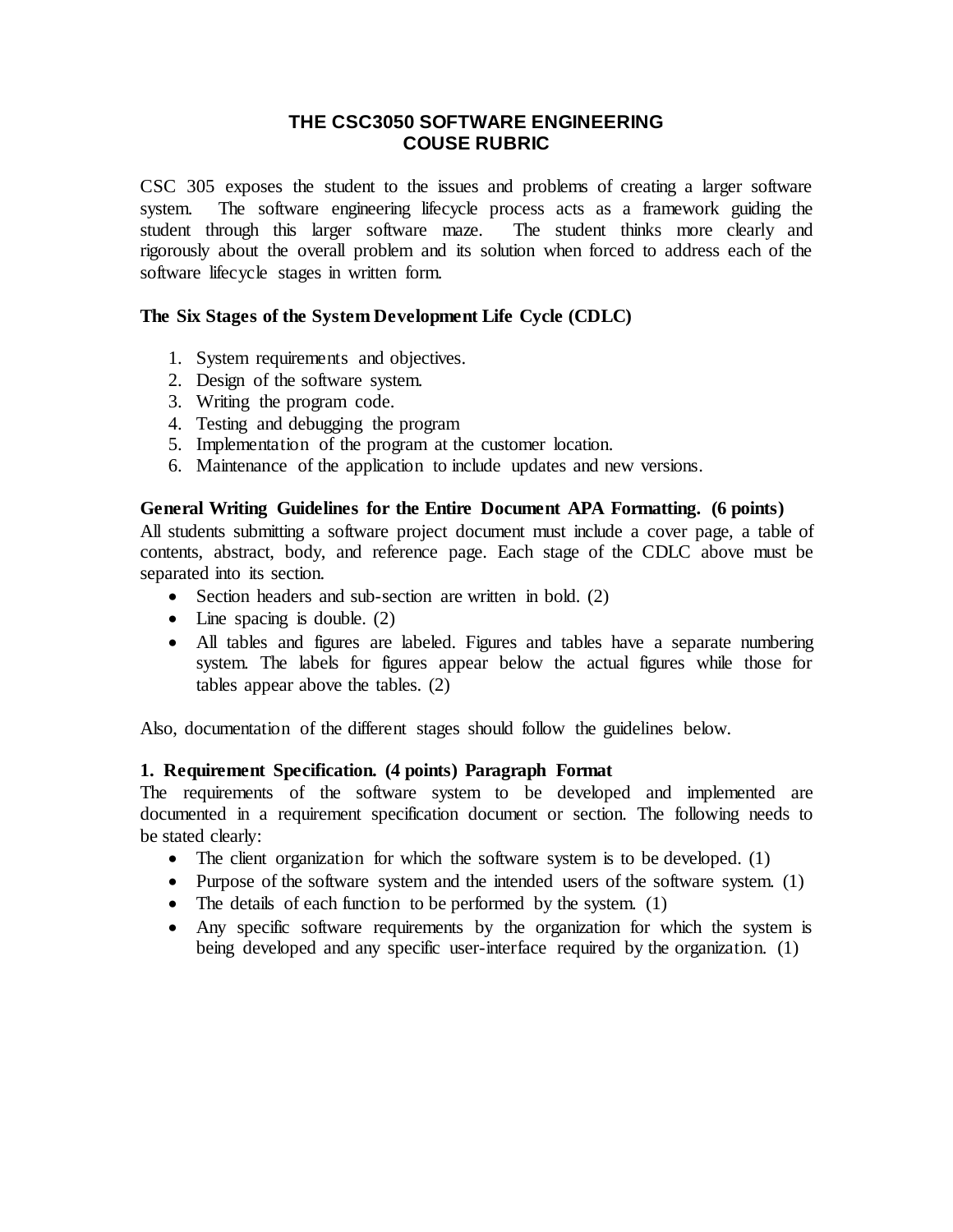## **2. Project Management Plan. (2 points) Paragraph Format**

In this section, a detailed plan and schedule are presented that articulates the time and workforce required for completing each stage of the software project.

- The resources are justified by giving details in the plan. For example, if ten days and five persons are needed to implement the coding phase, then the plan states for each person the approximate number of lines of code to be written by the individual, the section of the software system for which it is written, and the projected time to develop it. (2)
- Software tools such as Microsoft Project may be used for creating the project plan.
- The use of tables is recommended for writing this section.
- The project plan should be updated as needed because, in practice, estimates may not be accurate all the time. Each updated plan is to be shown separately in this section.

# **3. Design Specification. (5 points) Paragraph Format**

The following items are clearly described in this section:

- The design process used; e.g., Object-Oriented Design (OOD). (1)
- All identified system components and their functions. (1)
- All user-interfaces (diagrams are recommended). (1)
- Algorithms and pseudocode (if applicable) used in the detailed design. (1)
- Details of all the different software required by the system and the reasons for their selection. (1)

## **4. Program Code. (5 points) Syntax Format**

For each program, part/whole of the code is copied and pasted in this section with a description of the environment and tools used and a brief description of the part of the system for which the code is written.

- Each program has a meaningful name. (1)
- At the beginning of the program, the programmer will list the date the program was written, its developer(s), and its functionality. (1)

• Each update to the program is documented below with its description by date. (1) An example is given below:

```
Date: MM/DD/YYYY.
Written by: XXXX.
Description: This program develops the main menu of an ATM for a bank. It is written in 
           Java in the Linux environment. The tools used are ZZZZ.
MM/DD/ YYYY: A variable aaaa was updated to bbbb.
```
- Variable and module names are declared and documented at the beginning. (2)
- Separate modules appear after the main module in the program.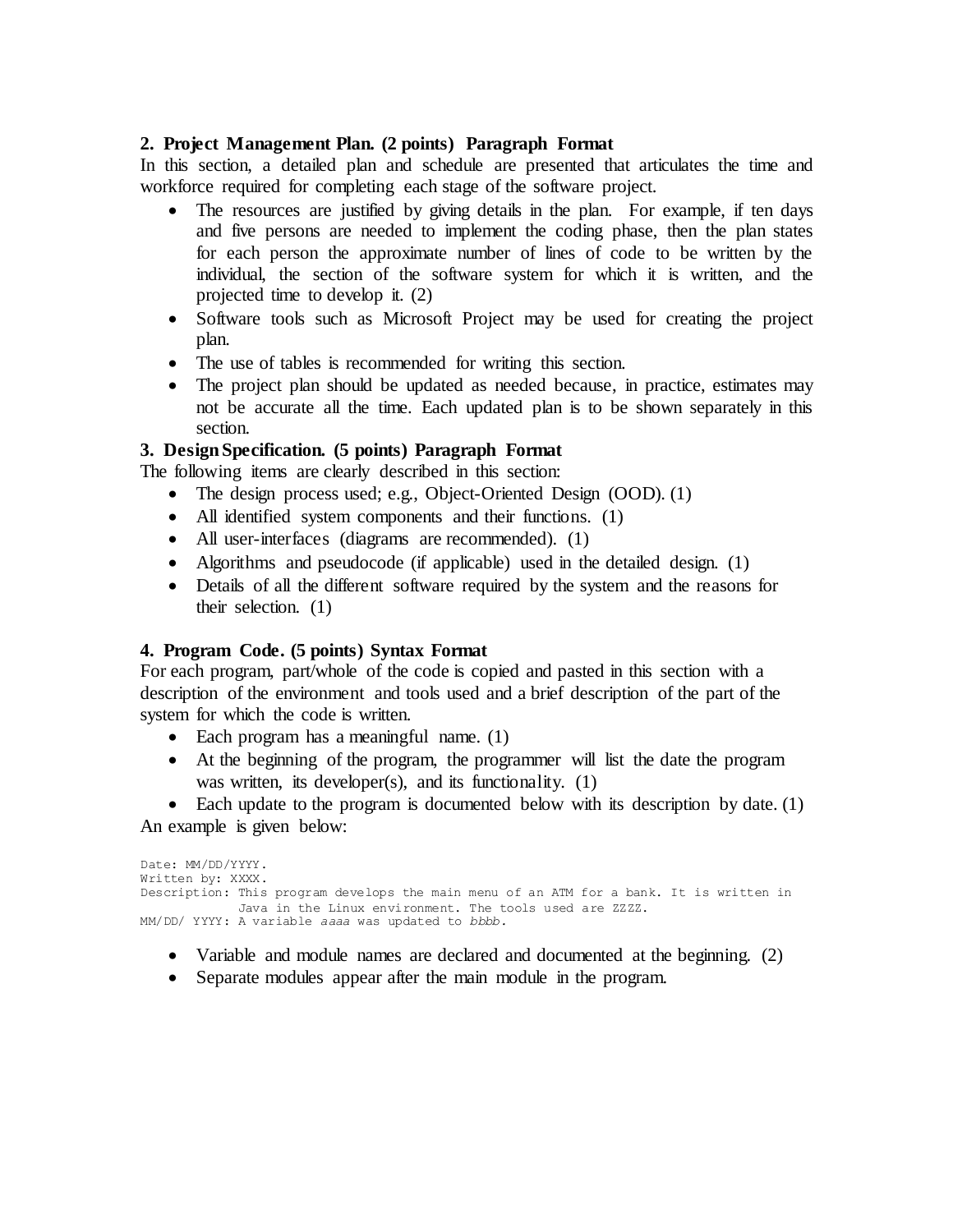# **5. Testing/Debugging Specification. (8 points) Tabular Format**

A test plan must be presented, preferably in tabular form. This will contain:

- $\bullet$  The system components to be tested. (2)
- $\bullet$  The functionalities in each component to be tested. (2)
- The test cases for each programming method or algorithm. (2)
- The results of each test are documented, and it must be mentioned if it matches the expected outcome; if not, the reasons for the incorrect response must be documented as well. Debugging methods must be documented including tools used for the debugging process. (2)

# **6. Implementation Guide. (3 points) Paragraph Format**

In this section, the implementation details are to be mentioned.

- Details of the implementation date and environment are essential. (1)
- One of the most important things to be detailed is the place where the software system will go into production. It may be the same or different from the test site. (1)
- Any problems found during implementation, debugging measures and the initial reaction of the users must be documented as well. (1)

# **7 Maintenance Guide. (5 points) Paragraph and Tabular Format**

This section contains:

- Details concerning each unit of software and the required maintenance. (1)
- The time intervals during which maintenance is to be carried out. (1)
- Tools and any specialized knowledge required to perform maintenance. (1)
- If a unit fails, the corrective or debugging actions (if any) that can be taken must also be documented. (2) You can also implement a tabular form is needed.

# **8. User Guide. (2 points) Paragraph and Bullet Format**

The user guide should specify

- Intended users of the system and all functionalities intended for the users.(1)
- Each user interface menu and its usage method. (1)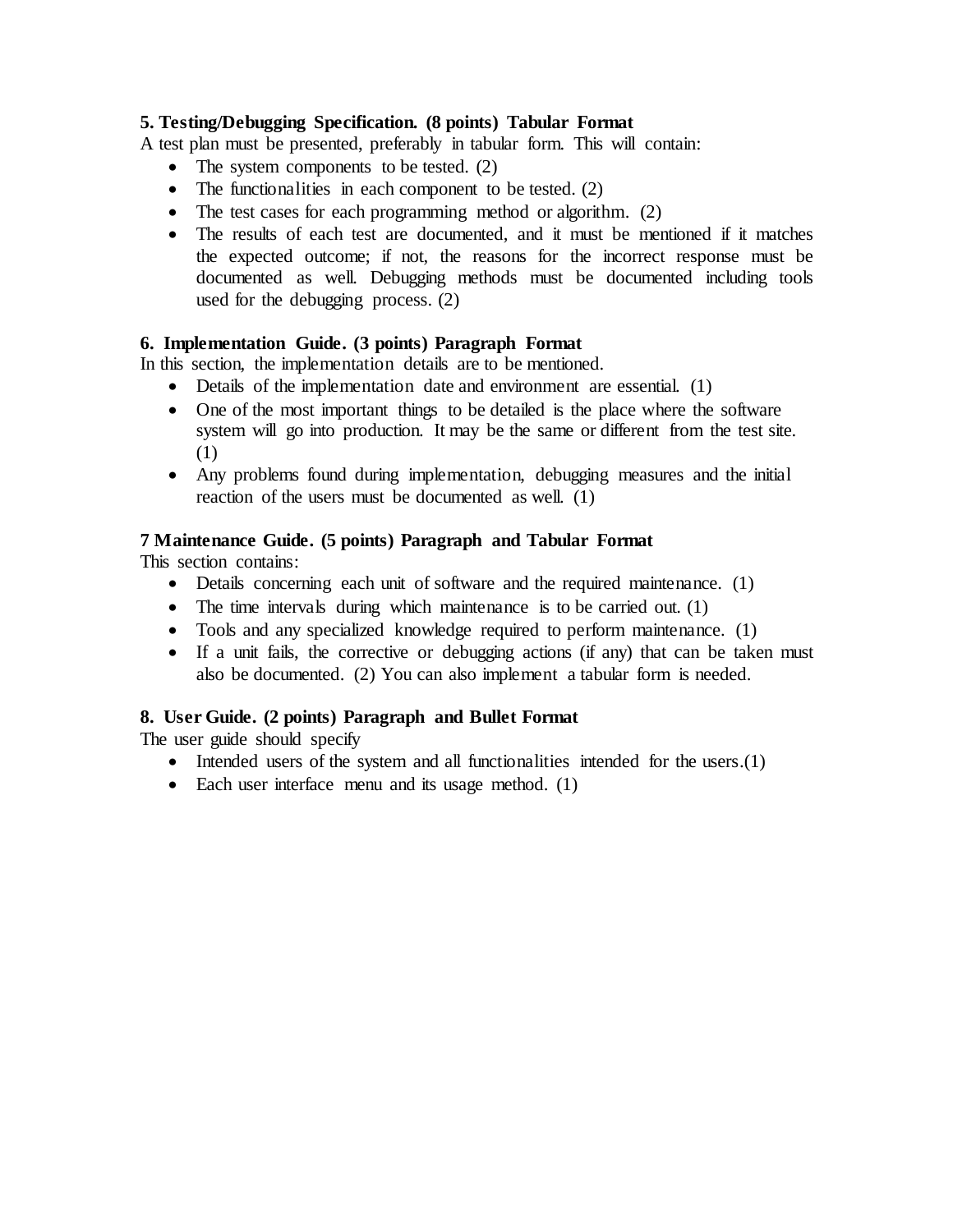# Methodist University Department of Computer Science Spring 2018 CSC 3050 Software Engineering and UNIX Commands

| <b>Credit Hours:</b>    | 3                                                               |
|-------------------------|-----------------------------------------------------------------|
| <b>Instructor:</b>      | Terry C. House, Ph.D.                                           |
| <b>Class Location:</b>  | M <sub>115</sub>                                                |
| <b>Class Time:</b>      | Tu-Thur $11:00 - 12:15$ PM                                      |
| <b>Office Location:</b> | M 106                                                           |
| <b>Office Hours:</b>    | MWF (3:00 PM to 4:30 PM) Tuesday Thursday: (3:15 PM to 5:00 PM) |
| Email:                  | thouse @ method ist.edu                                         |
| <b>Phone:</b>           | 910.630.7416                                                    |

**IMPORTANT**: Students must check their Methodist student email account multiple times daily for any email from the instructor. If the instructor sends an email to everybody with important information about the class or to a student in particular and the student misses it because he/she did not check his/her email, then in either case, it is the student's responsibility.

# **Textbooks**

**UNIX the Ultimate Guide 3 edition** 0-07-3376205

**Author(s):**Sumitabha Das **Publisher:**McGraw-Hill

## **Course Description**

An introduction to software engineering concepts using UNIX. Software engineering concepts will be used in the design and implementation of assignments and project.

## **Prerequisites**

CSC 301. Students must have a grade of C or Java in the prerequisite.

## **Department Goals**

- **Goal 1:** Graduates who major in Computer Science (CSC) will be prepared to pursue successful careers in computing or a related field.
- **Goal 2:** Graduates with majors in Computer Science (CSC) will be prepared to pursue advanced degrees in graduate school.
- **Goal 3:** Students who complete the introductory course (CSC 100) in Computer Science will be able to function as computer literate individuals.
- **Goal 4:** Graduates with majors in Computer Information Technology (CIT) will be prepared to pursue successful careers in computing or a related field.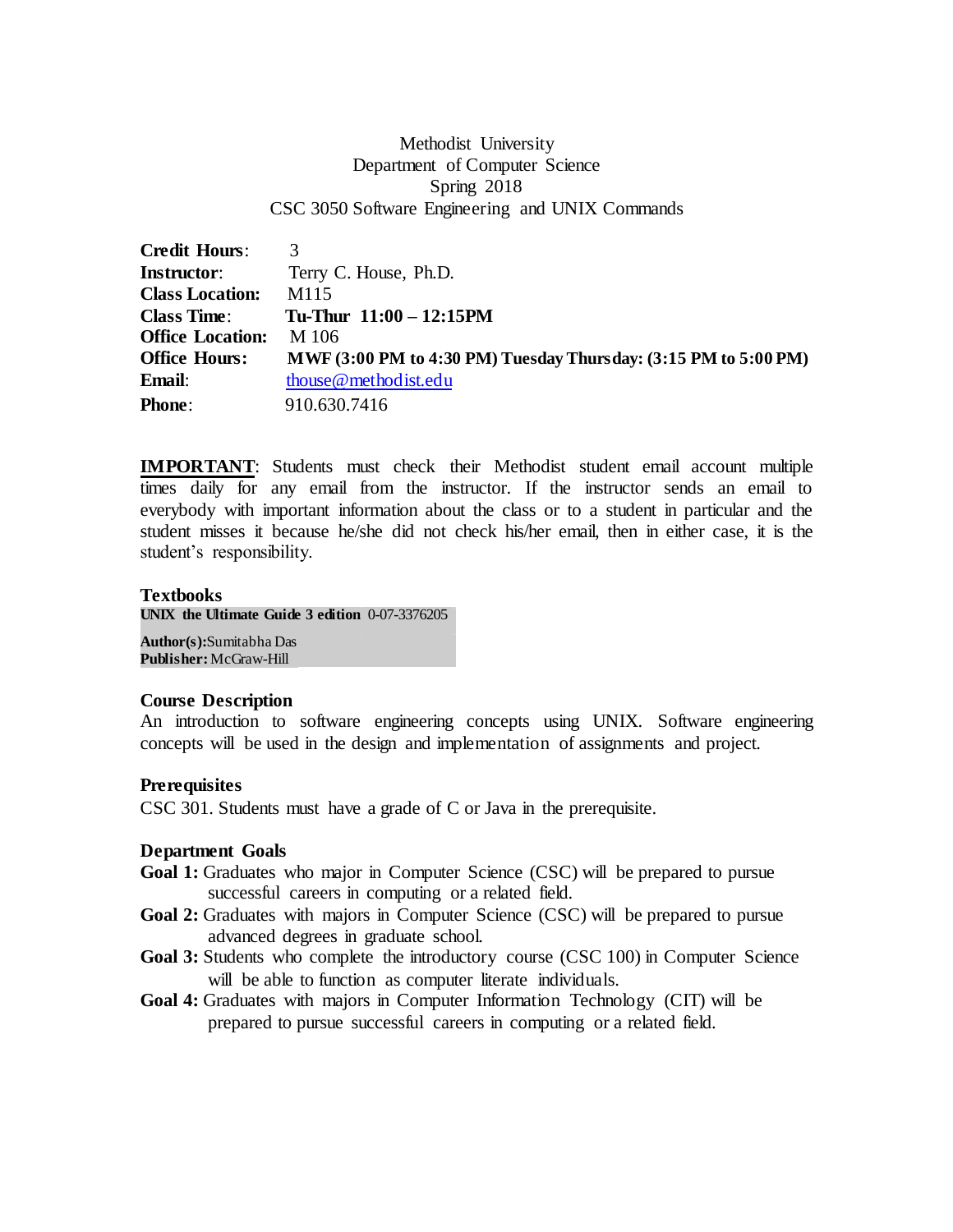### **Learning Objectives**

Upon completion of the course, a student is expected to demonstrate competency in the following areas:

- 1. UNIX commands, that include: shell, pipes, scheduling, and scripts
- 2. Use of software engineering concepts in Java.
- 3. Use of software engineering concepts to design and implement a software project.

CSC 305 is a required course in the CSC and CIT curricula. The learning objectives for this course address department goals 1, 2 and 4.

### **Quality Enhancement Plan (QEP)**

Methodist University has a **QUALITY ENHANCEMENT PLAN** (QEP), and we're asking students to—



**Improving Student Reading Skills by Developing a Culture of Reading**

### **Evaluation**

Learning outcomes of topical materials are measured by assignments and unit tests. The overall learning objectives are evaluated by a project and a comprehensive final examination.

There are class and homework assignments, 4 tests, a software development project, and one final examination. The tests and final exam will be a mix of essay and objective type questions. No library assignments are required for the course. However, a student is free to consult material from the library for this course if needed.

**The weights for each are as follows:**

Homework 20% = 5% x **6 assignments**

Exams 25% = 5% x **5 exams**

Project 40% = (**2 presentations, and Coding of program 20%) + (documentation 20%)**

Final exam = **15%**

The project should be written as per the specifications provided in the Software Engineering Project Writing Guide. Half of the total points in the project is allotted for the writing portion of the project.

Letter grades will be assigned as follows given the semester score *x*:  $90 \le x \le 100$  80  $\le x < 90$  70  $\le x < 80$  60  $\le x < 70$   $\le x < 60$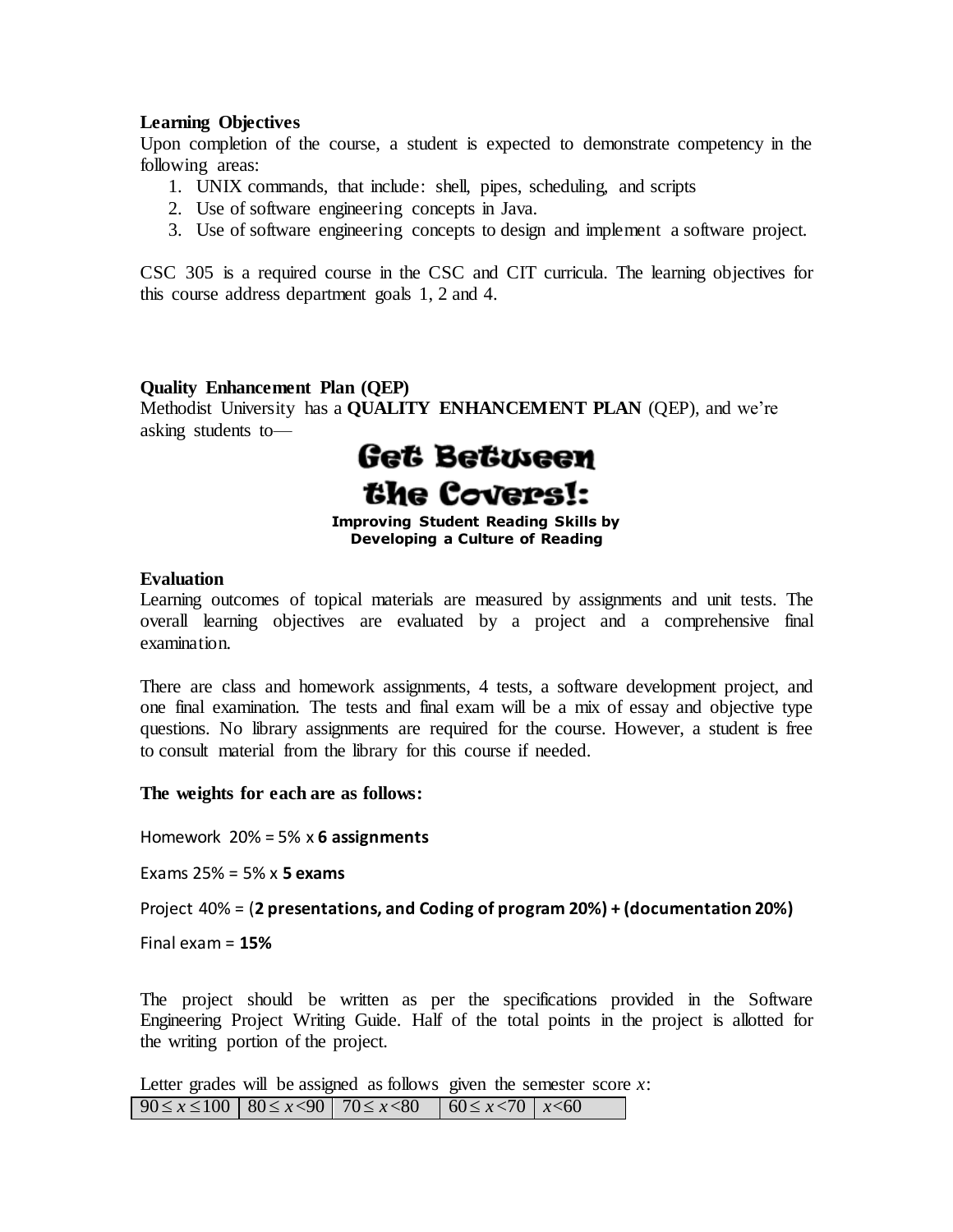|--|--|--|--|--|

### **Policy pertaining to assignments and project**

The due date for each assignment will be given when it is assigned in class. The project is due last week of class.. Any assignments or project submitted past the due date will not be accepted. NO EXCEPTIONS. In all cases, whether late or not, the acceptance of an assignment or project and deduction of points is at the discretion of the class instructor.

If you plan on waiting until the last minute to turn an assignment, you take the risk of encountering some unexpected events that may prevent you from turning it in. Don't wait until the last minute!

### **Policy pertaining to tests and exams**

Tests are designed to be completed within a given time frame. Tests must be returned by the end of the class period. Otherwise, they will not be accepted. Make-up tests will only be given for students who have valid excuses like doctor's notes, police statements, and/or court excuses. Additional points may be deducted from a make-up test.

The university's published final examination schedule will be strictly followed. No deviation from that will be made. 10% of the points will be deducted for any make-up test given for the final examination.

In all cases, giving a make-up tests or deducting points lies at the discretion of the class instructor.

### **Cheating/Plagiarism Policy**

Any form of cheating and plagiarism is strictly prohibited. Discussion of programming assignments should be carried out at high-level semantics. Never show another student your program code when you try to help him/her. Students are responsible to obey the Honor Code as stated in the MU student handbook. Any violation of the Honor Code will result in a grade of zero for the work and will be reported to the Honor Board of MU. A second offense in the same course will result in a grade of F for the course.

### **Attendance**

Attendance will be kept. If a student is more than 10 minutes late for class for 5 days, he/she will be marked absent for one day. The determination of the 10 minutes is at the discretion of the instructor. A student is responsible for any material missed when he/she is late for class. If a student misses class any day, he/she will be responsible for the material that was taught in the class on the day he/she is absent. If a student leaves class without the permission of the instructor, he/she will be marked absent.

### **Students with Disabilities**

Any student requiring accommodations due to one or more disabilities must bring the appropriate documentation to the Center for Personal Development no later than the first week of classes during the semester in which the accommodations are required. Together